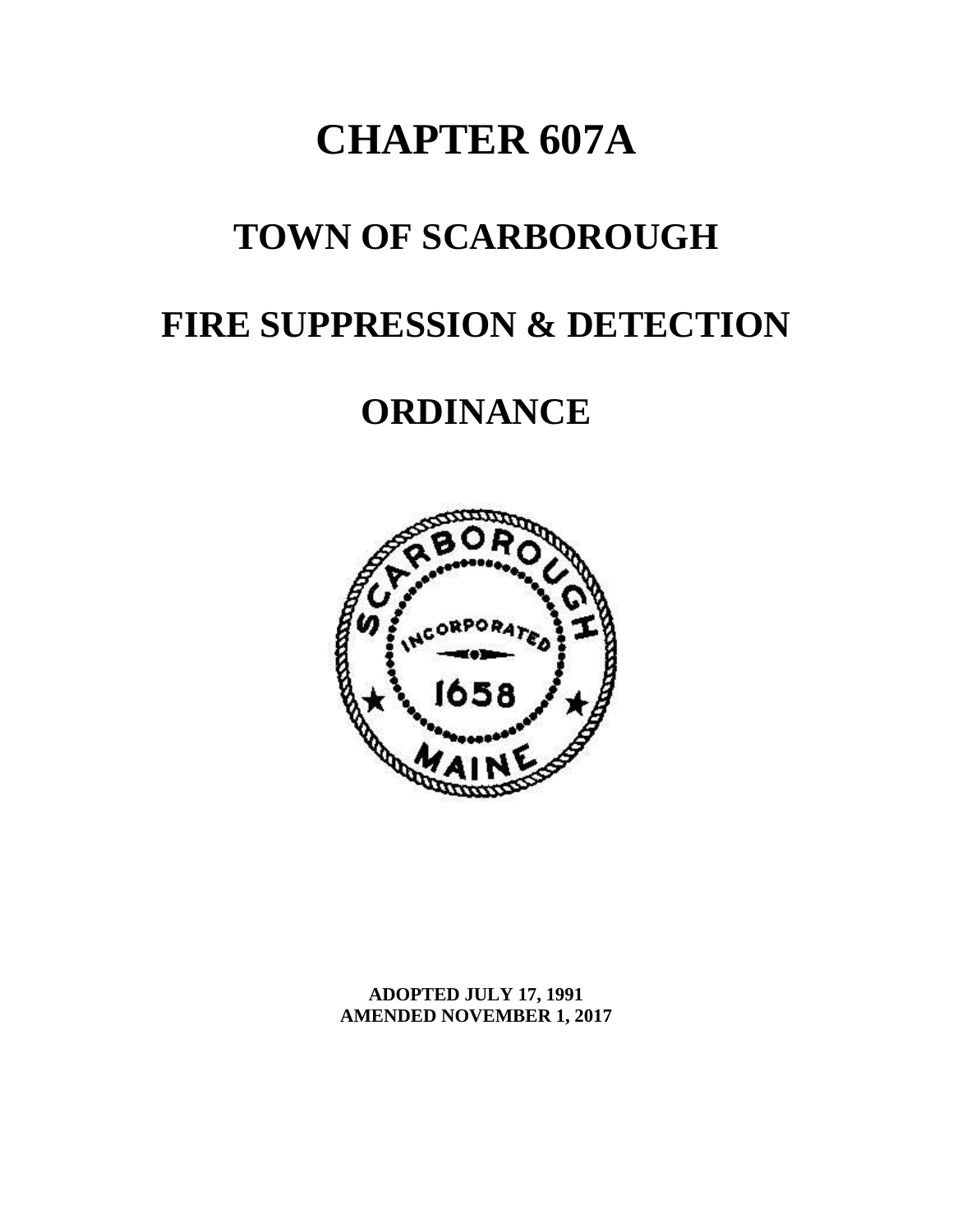### **TABLE OF CONTENTS**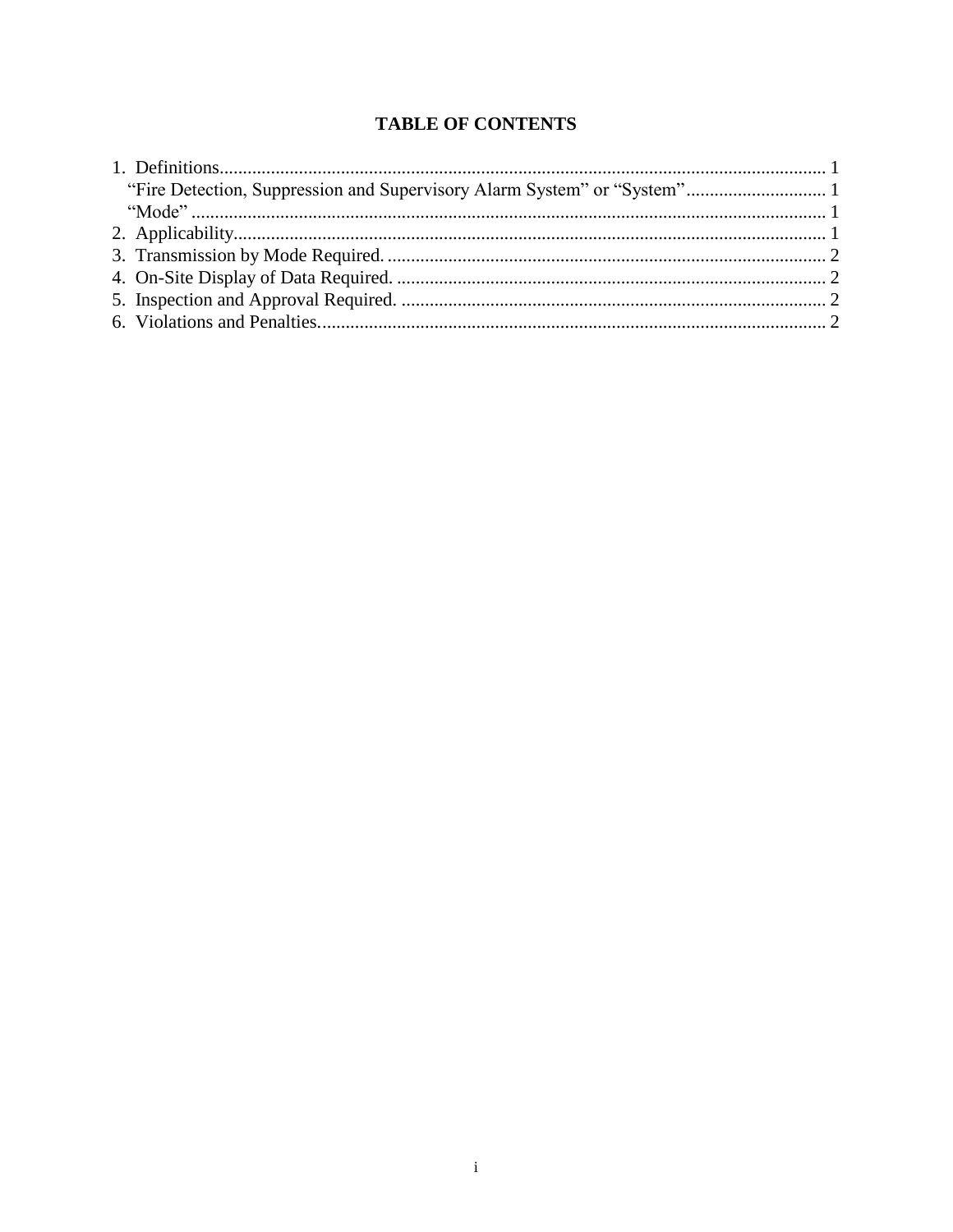#### **CHAPTER 607A TOWN OF SCARBOROUGH ORDINANCE REGULATING FIRE DETECTION, SUPPRESSION AND SUPERVISORY ALARM SYSTEMS**

#### <span id="page-2-1"></span><span id="page-2-0"></span>**1. Definitions.**

#### **"Fire Detection, Suppression and Supervisory Alarm System" or "System"**

Means any system of electrical or mechanical devices which, upon the detection of fire or conditions which could produce fire, activates fire suppression mechanisms or alarms, which "supervises" the detection, suppression or alarm functions by generating data about the location and type of mechanism which has been activated, and which transmits an alarm, either directly through electrical means or indirectly through third-party monitoring, to receiving apparatus at the communications center of the Scarborough Fire Department.

#### <span id="page-2-2"></span>**"Mode"**

Means a particular component of a System, such as, but not limited to, a smoke detector, heat detector, tamper switch, water flow sensor, or manual pull switch.

#### <span id="page-2-3"></span>**2. Applicability.**

This Ordinance shall apply to any System which is:

(a) Required to be installed by any law, code, or ordinance and is installed after the effective date of this Ordinance;

(b) Installed voluntarily after the effective date of this Ordinance; or

(c) Replaced, modified, enlarged or updated after the effective date of this Ordinance;

(d) an existing System which was installed, replaced, modified, enlarged or updated after June 1, 1988 but before the effective date of this Ordinance and which serves a health care occupancy (other than ambulatory care facilities) as defined in Section 4-1.4 of the 1988 Life Safety Code published by the National Fire Protection Association, Inc. or a hotel as defined in Section 16-1.3.1 of the 1988 Life Safety Code with more than fifty (50) sleeping accommodations for hire. Any such existing system shall be brought into compliance with the requirements of this Ordinance no later than June 1, 1996.

(e) an existing System which was installed, replaced, modified, enlarged or updated prior to June 1, 1988 and which serves as a health care occupancy (other than ambulatory care facility) as defined in Section 4-1.4 of the 1988 Life Safety Code published by the National Fire Protection Association, Inc. or a hotel as defined in Section 16-1.3.1 of the 1988 Life Safety Code with more than fifty (50) sleeping accommodations for hire. Any